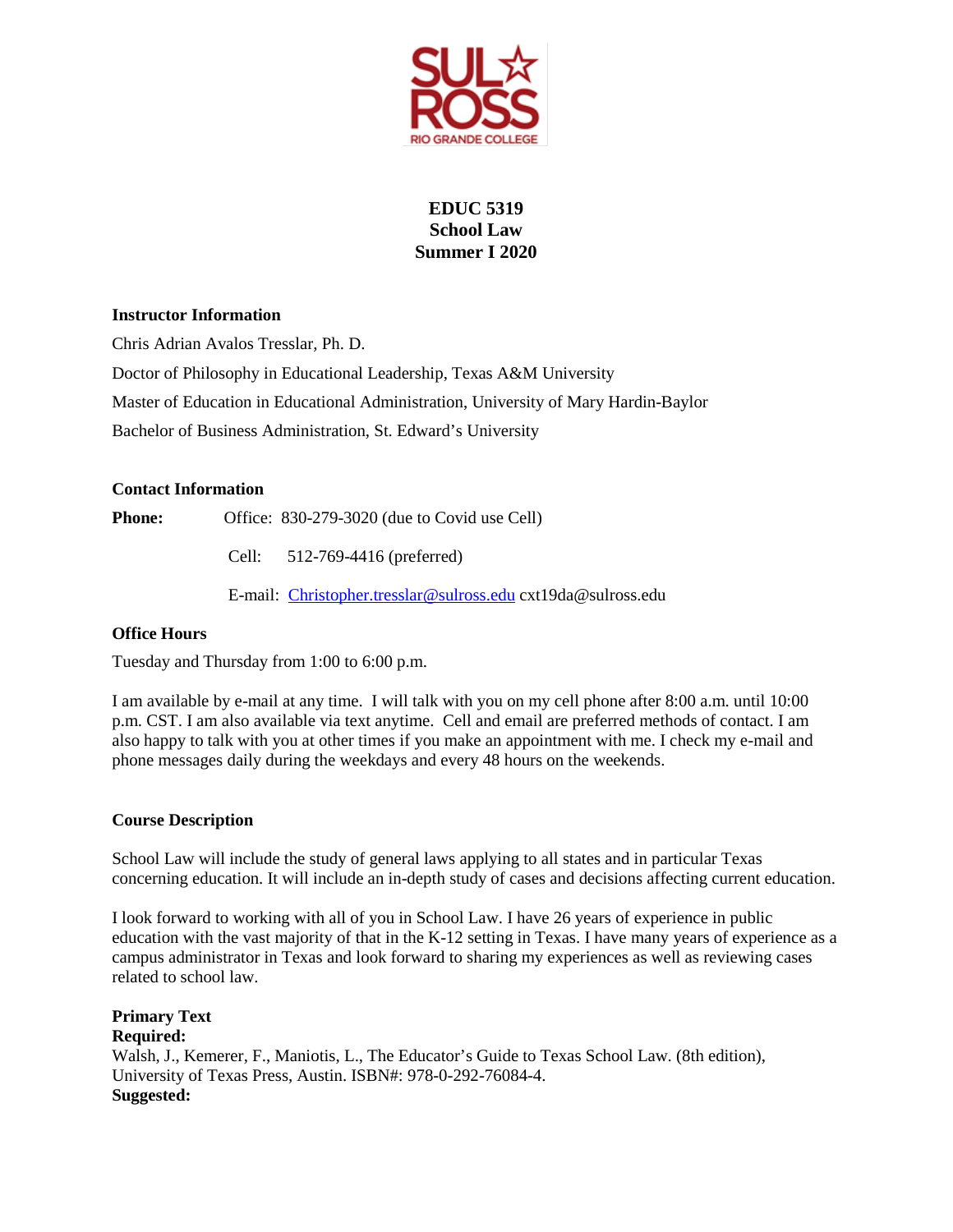American Psychological Association (2010). *Publication manual of the American Psychological Association (6th ed.).* Washington, D. C.: Author. ISBN: 1557988102. Utilize APA style format on all papers. **You are required to submit all documents in Microsoft WORD in 12 point font, Times New Roman.** 

### **Student Expectations**

The student is expected to participate in the course by attending all classes, by reading the assigned readings, submitting comments to the discussion forums, submitting assignments, and completing exams in a timely fashion.

## **Course Objectives:**

Students will acquire a foundation and develop a philosophy of school law that will enable them to function as an educator in Texas within ethical and legal boundaries. The course will be guided by the competencies listed that are correlated to the knowledge framework for the certification of principals in Texas.

## **Student Learning Outcomes**

Upon successful completion of this course, students will be able to:

1. Know how to implement policies and procedures that promote professional educator compliance with The Code of Ethics and Standard Practice for Texas Educators. (SBEC b-2)\*

2. Know how to apply local, state, and federal laws and policies to support sound decisions while considering implications related to all school operations and programs. (SBEC f-6)\*

3. Know how to use emerging issues, legal requirements, and other information as a basis for campus curriculum planning. (SBEC g-1)\*

4. Know how to implement effective, appropriate, and legal strategies for the recruitment, screening, selection, assignment, induction, development, evaluation, promotion, discipline, and dismissal of campus staff. (SBEC d-4)\*

5. Know how to acquire, allocate, and manage human, material, and financial resources according to district policies and campus priorities. (SBEC f-7)\*

6. Know how to facilitate the implementation of sound, research-based theories and techniques of classroom management, student discipline, and school safety to ensure an environment conducive to teaching and learning. (SBEC h-6)\*

\*State Board of Educator Certification Standards for Principals

## **Course Format**

The course will be mainly online with a weekly meeting via Zoom to answer questions, have discussions, and due presentations. The course will require students to do independent research work and complete outside assignments independently. Timelines for due assignments must be honored. Students will be responsible for submitting all assignments on time. It is imperative that all assignments be completed timely and individually. Any evidence of collusion or copying previous work by yourself or anyone else on assignments will be treated as cheating and plagiarism. Late work will be worth a maximum of half the available points for that assignment.

## **Course Requirements**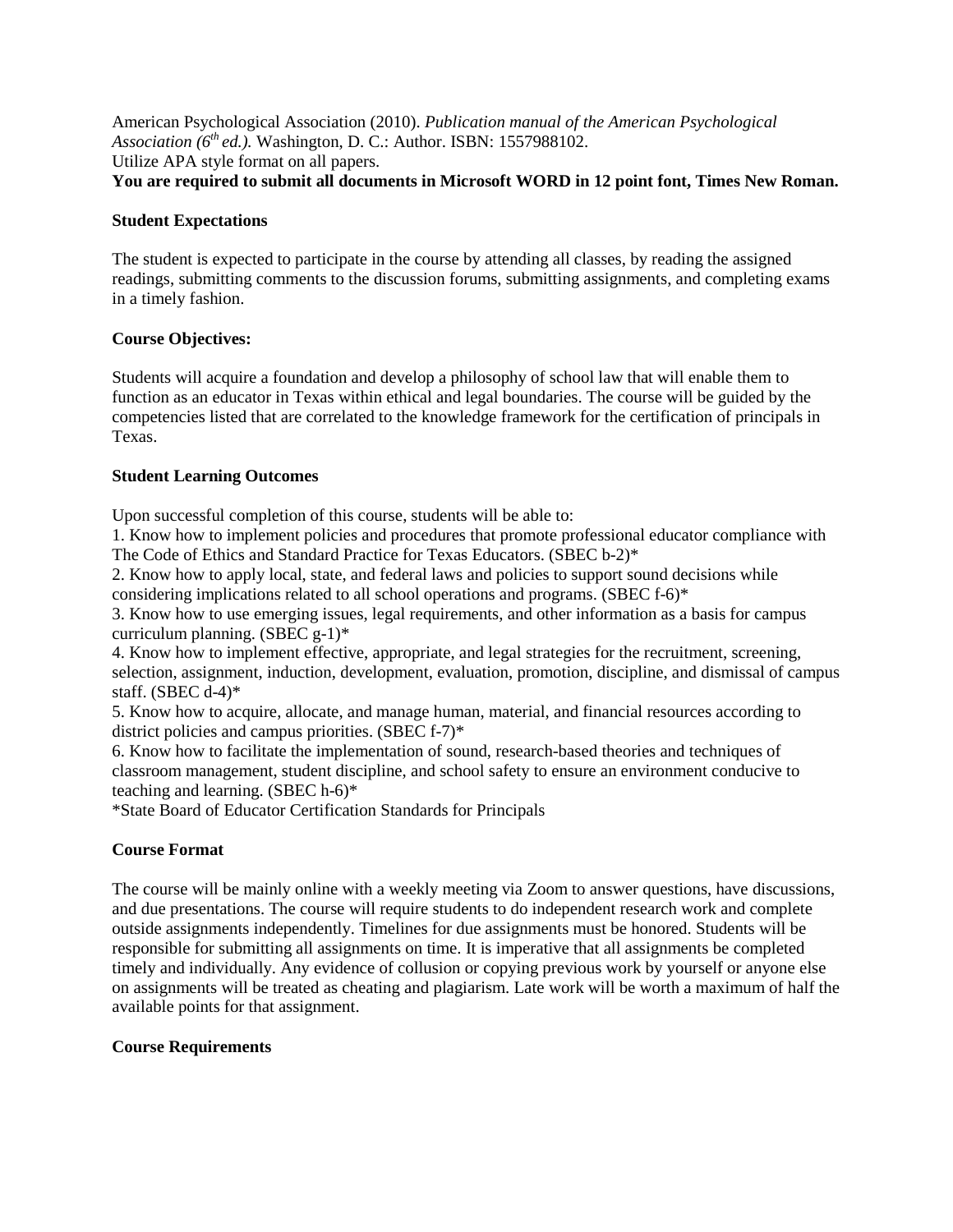#### **Non Proctored Midterm Exam**

The exam will include information provided in the textbook and online assignments. The test will be essay. You are expected to write in a professional manner and use citations where applicable. Papers submitted with more than **five** errors (spelling, grammar, citations, etc.) will not be accepted.

#### **Reflective points on Each Reading Assignment**

Students will write a brief summary of each chapter. You will then write a reflection on each chapter that should primarily be **your** opinion and thoughts on the topic and information in the chapter. You will submit via link in the weekly assignments. Each reflection should be at least *200 words per chapter* of reading. You should write in a scholarly manner including the use of citations where applicable. Submissions with more than five errors (spelling, grammar, citations, etc.) will not be accepted.

#### **Law Case Briefs**

Students will do **THREE** case briefs on important case decisions impacting education. Format will be explained in class. You will turn these in via the link in the weekly assignments and present in class.

#### **Research Paper**

*Research and analyze a current legal issue in education.* Instructor will assign or you may choose an issue (instructor approved), analyze it, and express an **informed** opinion (in other words, **you must support** your assertions with research and theory) in a **THREE** page research paper (page count does **not** include title page and reference page which should be APA style). Your paper will be evaluated based on the rubric attached to this syllabus. If you choose a topic, your instructor must approve the topic choice.

|                  | <b>Mastery</b>     | <b>Accomplished</b> | <b>Developing</b>  | <b>Beginning</b>    |
|------------------|--------------------|---------------------|--------------------|---------------------|
| <b>Content</b>   | Thesis is sharply  | Thesis is evident   | Thesis is poorly   | Thesis is not       |
| $(1, 45\%)$      | defined and        | and all elements    | articulated or too | evident; candidate  |
|                  | thoroughly         | are adequately      | broad;             | has made little or  |
| <b>ISLLC</b>     | developed.         | addressed.          | development is     | no attempt to       |
| STANDARD 1,      |                    |                     | incomplete or      | develop a thesis.   |
| 2, 3             |                    |                     | inconsistent.      |                     |
| <b>Mechanics</b> | Paper contains     | Paper contains      | Paper contains     | Paper contains      |
| $(1, 15\%)$      | no error.          | few errors in       | several or         | multiple or         |
|                  |                    | grammar and/or      | repeated errors    | egregious errors in |
|                  |                    | punctuation.        | in grammar         | grammar and/or      |
|                  |                    |                     | and/or             | punctuation.        |
|                  |                    |                     | punctuation.       |                     |
| Organization     | All parts of the   | Parts of the        | Some parts of      | Paper reflects no   |
| $(1, 20\%)$      | paper are in       | paper are           | the paper reflect  | logical flow of     |
|                  | appropriate and    | generally in        | organization;      | thoughts.           |
|                  | effective order.   | appropriate         | lapses in          |                     |
|                  |                    | order.              | organization       |                     |
| <b>Style</b>     | Writer             | Writer              | Writer             | Writer              |
| $(1, 20\%)$      | demonstrates       | demonstrates        | demonstrates       | demonstrates little |
|                  | clarity,           | mastery of          | developing         | understanding of    |
|                  | thoroughness,      | diction and         | mastery of         | clarity, detail,    |
|                  | attention to       | sentence            | diction and        | mastery of diction  |
|                  | detail, and voice. | structure.          | sentence           | and/or sentence     |
|                  |                    |                     | structure.         | structure.          |

#### **Rubric for Papers**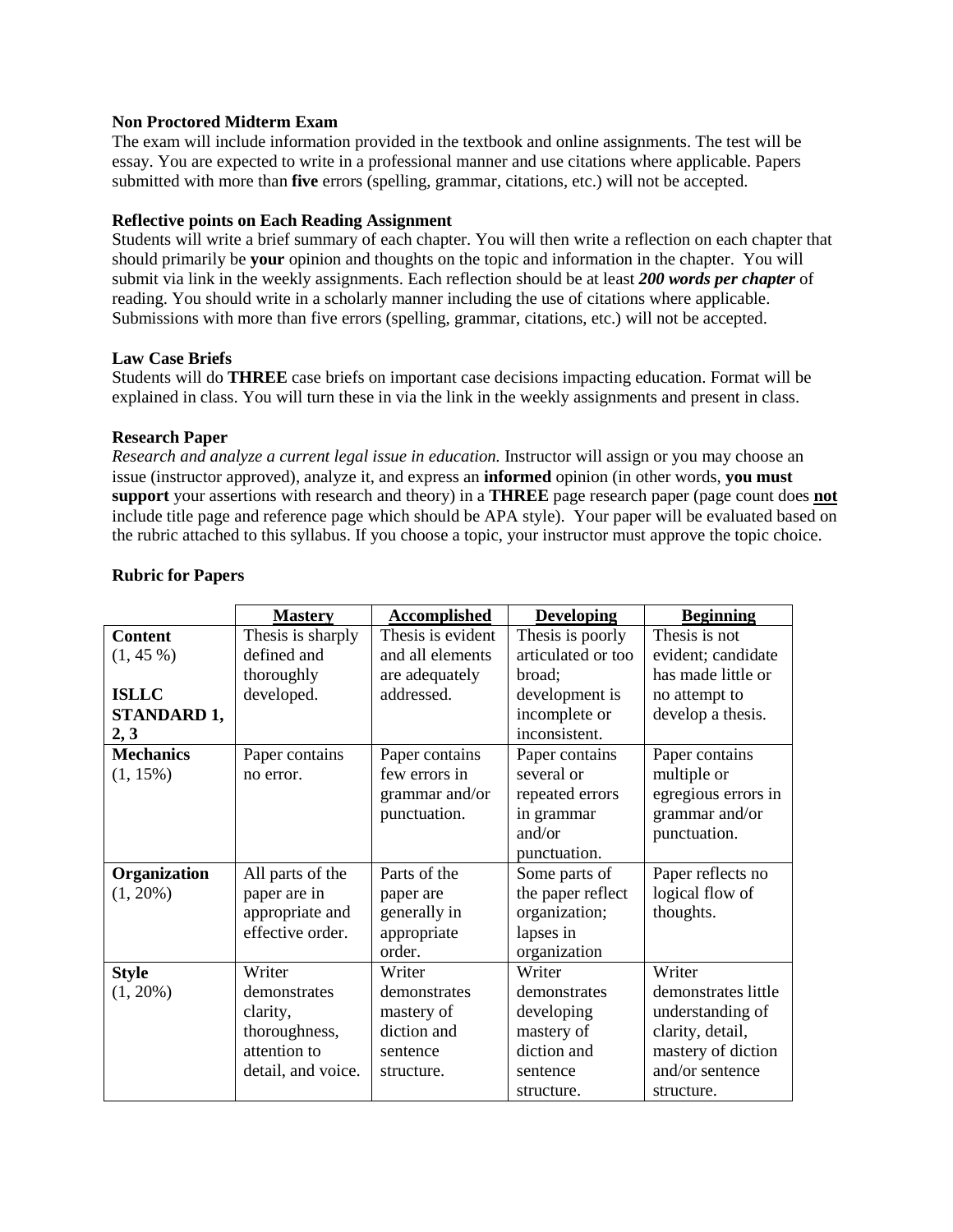#### **Class Discussion Board and In Class Activities**

Students will participate in Class Discussion assignments that can be found on Blackboard under Discussion Board and in Weekly Assignments. Each student will post a response to the topic and then respond to at least two other classmates' posts. Submissions are due by the end of the week assigned. You will also have in class activities and case studies with discussions. All students will be expected to participate.

## **Attendance Policy**

Students are expected to attend all classes. If you need to miss a class session, it is your responsibility to inform the instructor prior to the class meeting.

## **Make-Up Work Policy**

Missing any part of this schedule may prevent completion of the course. If you foresee difficulty of any type (i.e., an illness, employment change, etc.), which may prevent completion of this course, notify the instructor as soon as possible. Failure to do so will result in failure for an assignment and/or failure of the course. See "Attendance," above.

Late assignments **may be accepted at the discretion of the instructor**, but will have points deducted in fairness to students who turn their work in on time. If I have not heard from you **by the deadline dates for assignments, exams, or class discussion questions,** no make-up work will be allowed. Requests for extensions must be made in advance and accompanied by appropriate written documentation if the excuse is acceptable to the instructor. **"Computer problems" is not an acceptable excuse. Excuses due to illness must be accompanied by physician confirmation on appropriate letterhead.**  Please do not wait until the last minute to submit assignments to avoid unforeseen technology issues.

## **Method Of Evaluation**

| $\bullet$ | Chapter Reflections and discussion boards: | 50 points  |
|-----------|--------------------------------------------|------------|
| $\bullet$ | Mid-term Exam:                             | 50 points  |
| $\bullet$ | Case Briefs:                               | 30 points  |
| $\bullet$ | Class Discussions and In Class Work:       | 20 points  |
| $\bullet$ | Research Paper and Presentation:           | 50 points  |
| $\bullet$ | Final Exam:                                | 50 points  |
| $\bullet$ | Pillar Project Paper/Presentation:         | 100 points |
|           |                                            |            |
|           | <b>Total Possible Points:</b>              | 350 points |
|           |                                            |            |

#### **Assignment of Grades**

All grades will be posted in the student grade book in Blackboard and will be assigned according to the following or similar scale:

| A | $90 - 100\%$  |
|---|---------------|
|   |               |
| B | $80 - 89%$    |
| C | $70 - 79%$    |
| D | $60 - 69\%$   |
| F | 59% and below |
|   |               |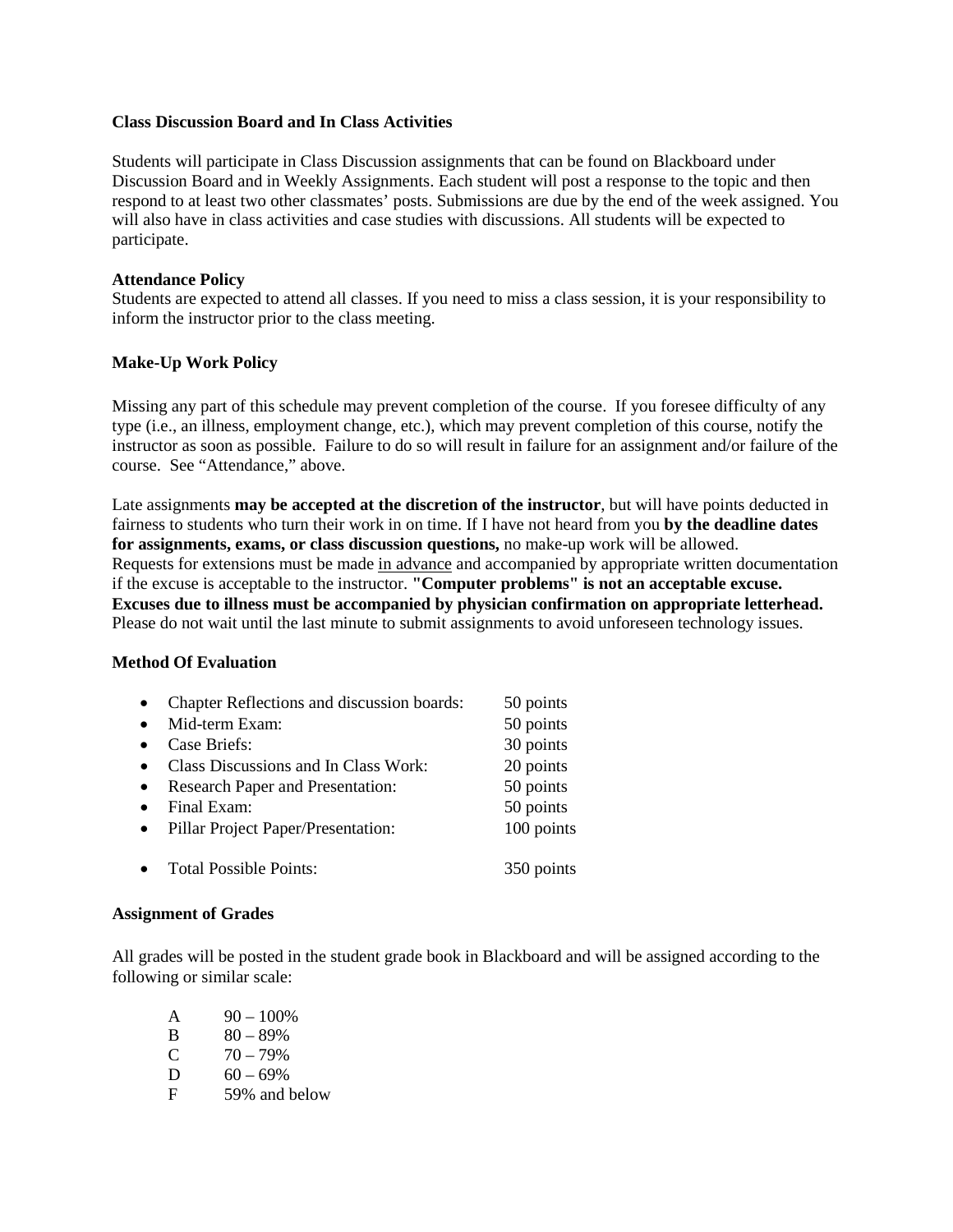### **Technical Requirements**

To participate in this course, you will need the following resources:

• High-speed Internet access with a standard up-to-date browser, either Mozilla Firefox or Chrome.

• Consistent and reliable access to their SRSU email and Blackboard, as these are the official methods of communication for this course. Official university business will not take place via personal email accounts.

• Virtual conferences are offered during the semester. We will meet using Collaborate which will require that your computer have audio and video (speaker and microphone) and a stable internet connection. Plan to utilize headphones, if possible, to avoid feedback.

## **Technical Expectations**

• Technical Competence: Students are expected to demonstrate competence in the use of all course technology. Students are expected to seek assistance if they are struggling with technical components of the course.

• Technical Issues: Students should expect that they could experience some technical difficulties at some point in the semester and should, therefore, budget their time accordingly. Late work will not be accepted based on individual technical issues. SRSU OIT staff is available at each SRSU campus location as well as the HELP DESK in Alpine.

• Technical Etiquette: You are expected to use appropriate online etiquette at all times. This includes respect for all participants and careful wording of your responses. Your writing reflects your voice, so be mindful. Thoughtful, respectful and reflective comments are critical to participation. For additional information, visit<http://www.albion.com/netiquette/corerules.html>

## **Technology Assistance**

- Sandy Bogus is the Technology TA . She is available to help you 8:30 5:30,  $M F$  at 432-837-8523. You may email her at [sbogus@sulross.edu](mailto:sbogus@sulross.edu)
- The SRSU Help Desk is available at 1-888-837-2882 (8888 if you're calling from campus).
- $\triangle$  The SRSU tech tip website is<http://www.sulross.edu/techtips>

Late assignments will not be accepted after the due date. ALL Assignments are due at 11:55 p.m.

## **Academic Integrity**

University students are expected to conduct themselves in accordance with the highest standards of academic honesty. Academic misconduct, for which a student is subject to penalty, includes all forms of cheating, such as illicit possession of examinations or examination materials, forgery, or plagiarism. Plagiarism is unacceptable and, for the purpose of this course, is defined as using in part or in whole any material written or designed by someone other than the student, unless appropriate credit is given to the person or resource material used. This includes, but in not limited to: lesson plans found on the Internet, lessons provided by classroom teachers, materials located in any form of publication (workbooks, magazines, etc.), book reviews, or coursework completed by previous students. Disciplinary action for academic misconduct will first be considered by the faculty member assigned to the course and can result in failure of individual assignments and/or course credit.